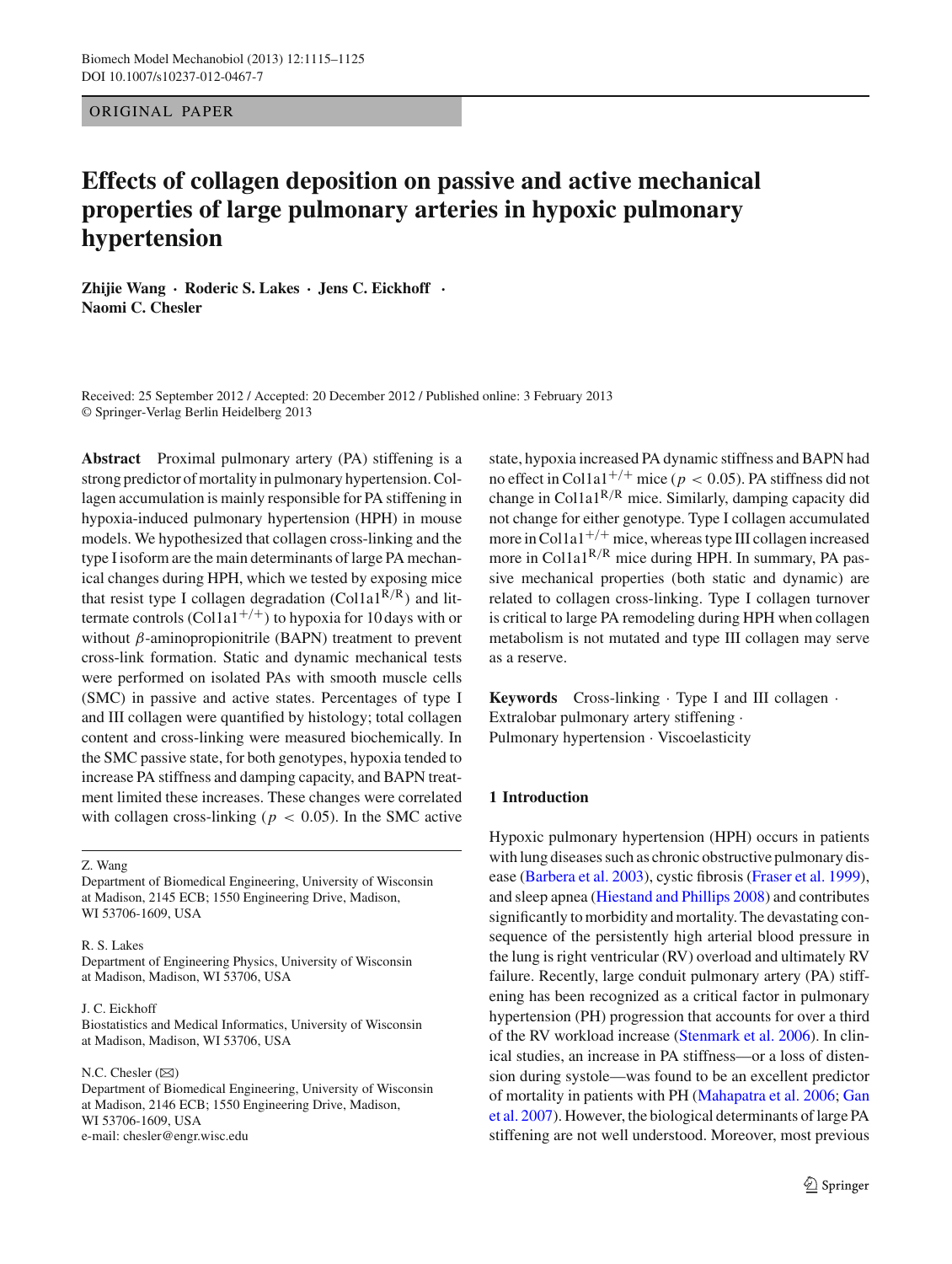characterizations of conduit PA mechanical properties were performed statically. As arteries are constantly under pulsatile blood flow and pressure, the dynamic properties, that is, viscoelasticity, may be relevant to ventricular afterload. However, little is known about these changes during PH progression.

Collagen, a major component in the extracellular matrix, accumulates in the PAs markedly in chronic HPH and is a key [factor](#page-10-2) [in](#page-10-2) [large](#page-10-2) [PA](#page-10-2) [stiffening](#page-10-2) [\(Poiani et al. 1990b;](#page-10-1) Tozzi et al. [1994](#page-10-2); [Kobs et al. 2005](#page-9-5); [Kobs and Chesler 2006](#page-9-6)[;](#page-10-3) Ooi et al. [2010;](#page-10-3) [Drexler et al. 2008;](#page-9-7) [Wang and Chesler 2011](#page-10-4)). To further study how collagen accumulation affects arterial stiffening, we have previously examined the differential contributions of collagen content and cross-linking in large PA viscoelastic properties using the combination of a transgenic mouse model (Col1a1), which has a defect in type I collagen degradation, and an anti-fibrotic drug  $(\beta$ -aminopropionitrile, BAPN)[,](#page-10-4) [which](#page-10-4) [prevents](#page-10-4) [new](#page-10-4) [cross-link](#page-10-4) [formation](#page-10-4) [\(](#page-10-4)Wang and Chesler [2011](#page-10-4)). With the subsequent decoupling of changes in collagen cross-linking and total content in large, extralobar PAs, we were able to correlate viscoelastic properties with extracellular matrix changes in a smooth muscle cell (SMC) passive state in a normal physiological pressure range of 10– 25 mmHg. In the present study, we further investigated both static and dynamic mechanical properties of large PAs during HPH progression in SMC passive and active states in a larger pressure range (10–40 mmHg) that includes pathological elevations in pressure. Moreover, individual contributions of collagen isoforms (type I and III) to PA mechanical properties were examined. We hypothesized that PA mechanical properties are affected by collagen cross-linking and that type I collagen plays a major role in PA remodeling during HPH.

# **2 Methods**

All procedures were approved by the University of Wisconsin–Madison Institutional Animal Care and Use Committee. Breeding pairs of  $Collal<sup>tmJae</sup>$  mice on the B6/129 background were obtained from Jackson Laboratory (Bar Harbor, ME). Genotyping by polymerase chain reaction was performed as described previously [\(Zhao et al. 1999\)](#page-10-5). 16 to 18-week-old Col1a1<sup>+/+</sup> and Col1a1<sup>R/R</sup> mice were randomized into three groups: normoxia, 10 days of hypoxia with or without BAPN treatment (Sigma-Aldrich Corp., intraperitoneal injection of 5 mg dissolved in 0.5 ml of PBS, twice per day). During hypoxia, animals were maintained in normobaric hypoxic chamber at controlled  $O<sub>2</sub>$  concentration of 10 % with 4 L min<sup>-1</sup> air flow to maintain the carbon dioxide level at  $<600$  ppm [\(Ooi et al. 2010](#page-10-3)). The chambers were opened for less than 30 min at a time for regular animal care or BAPN injections.

<span id="page-1-0"></span>**Table 1** Experimental groups and animal numbers used in each group

| Genotype              | Exposure<br>condition/treatment | Set 1 | Set 2 |
|-----------------------|---------------------------------|-------|-------|
| $Colla1^{+/+}$        | Normoxia                        | $N=6$ | $N=7$ |
|                       | Hypoxia                         | $N=8$ | $N=7$ |
|                       | $Hypoxia + BAPN$                | $N=6$ | $N=8$ |
| Collal <sup>R/R</sup> | Normoxia                        | $N=7$ | $N=7$ |
|                       | Hypoxia                         | $N=6$ | $N=6$ |
|                       | $Hypoxia + BAPN$                | $N=6$ | $N=7$ |

## 2.1 Vessel harvest and biochemical assays

Mice were euthanized with an overdose pentobarbital sodium (∼ 200 mg/kg) by intraperitoneal injection. Then, a midline sternotomy was performed, and the heart and lungs were removed. Extralobar PAs were excised from the pulmonary trunk to the first branches under microscopy. For the first set of mice (set 1, Table [1\)](#page-1-0), left PAs were mounted in a vessel chamber (Living System Instrumentation (LSI), Burlington, VT) for mechanical testing. After the mechanical tests, PAs were fixed in 10 % formalin for histology. In a separate set of mice with the same experimental exposures (set 2, Table [1\)](#page-1-0), the left and right PAs were harvested, homogenized and the collagen total content and cross-linking were measured biochemically.

### 2.2 Isolated vessel mechanical tests

In the vessel chamber, PAs were stretched axially 140 %, at the approximate in vivo stretch ratio, to prevent buckling at [higher](#page-9-5) [pressures](#page-9-5) [and](#page-9-5) [tested](#page-9-5) [at](#page-9-5) [this](#page-9-5) [fixed](#page-9-5) [length](#page-9-5) [\(](#page-9-5)Kobs et al. [2005;](#page-9-5) [Ooi et al. 2010](#page-10-3)). Pressure-outer diameter (P-OD) curves were obtained using an isolated vessel mechanical testing system as described previously [\(Ooi et al. 2010](#page-10-3)). Physiological saline solution (PSS) was used initially for both perfusate and superfusate to perform vasoactive experiments under cyclic pressures via treatment with a potent vasoconstrictor U46619 (4.5  $\times$  10<sup>-7</sup> M, Cayman Chemical, Ann Arbor, MI). Next both perfusate and superfusate were replaced by calcium- and magnesium-free PBS to measure mechanical properties in a SMC passive state under cyclic and static pressure conditions. The perfusate was supplied via a steady flow pump (LSI; Burlington, VT) and an oscillatory flow pump (EnduraTec TestBench; Bose Corporation; Eden Prairie, MN) to achieve static pressurization or cyclic sinusoidal pressurization at 10–40 mmHg at a frequency of 0.01 Hz. Superfusate was continuously circulated and maintained at  $37^{\circ}$ C, with pH = 7.4. After each change of fluid medium or between the dynamic and static mechanical tests, the vessels were allowed 30 min to equilibrate, then preconditioned for 10 cycles at 0.014 Hz before data recording as done previously [\(Kobs et al. 2005\)](#page-9-5). During the dynamic test, P-OD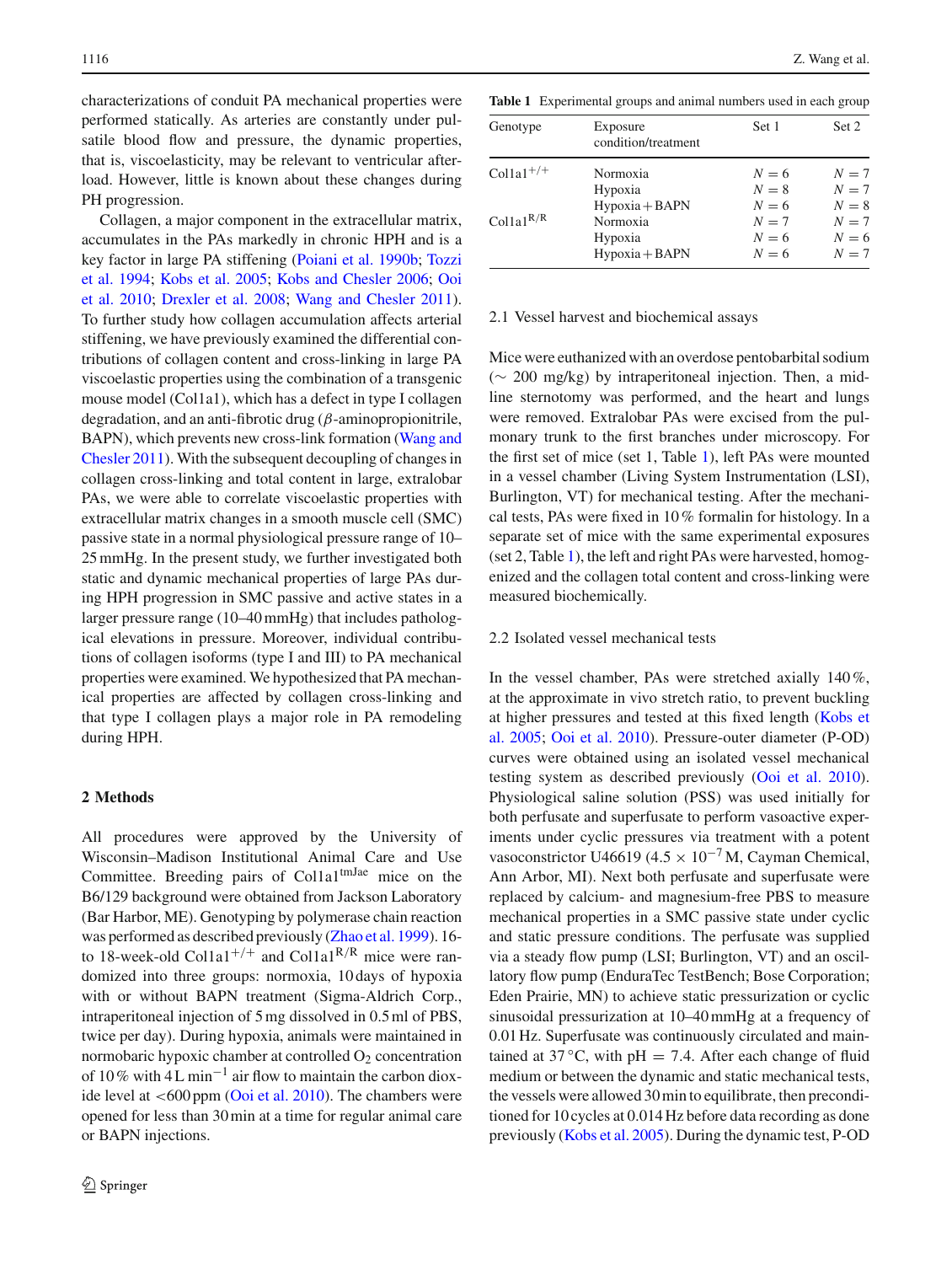data were recorded simultaneously by IonWizard software (Version 6.0, IonOptix, Milton, MA) using in-line pressure transducers and amplifiers (PT-F and PM-4, LSI; Burlington, VT) at an acquisition frequency of 1 Hz; and a CCD camera (IonOptix, Milton, MA) connected to an inverted microscope (Olympus, Center Valley, PA) to measure OD at  $4\times$  magnification with an acquisition frequency of 1.2 Hz. During the static test, pressure stair steps of 5, 10, 15, 20, 25, 30, 35 and 40 mmHg were applied for 30 s each and P-OD data were recorded as done in the dynamic test. Vessel plastic deformation was checked at a final 5 mmHg step and no plastic deformation was observed.

### 2.3 Analysis of vessel mechanical properties

The viscoelastic properties of PAs were obtained from pressure-str[etch](#page-10-4) [hysteresis](#page-10-4) [as](#page-10-4) [described](#page-10-4) [previously](#page-10-4) [\(](#page-10-4)Wang and Chesler [2011\)](#page-10-4). Briefly, stretch was calculated as the ratio of pressure-dependent OD to OD at the baseline pressures of  $\sim$ 0 or 5 mmHg (OD<sub>0</sub> or OD<sub>5</sub>) for dynamic or static mechanical data, respectively. We use  $OD<sub>5</sub>$  as reference for static mechanical analysis to permit comparison with previous studies [\(Kobs et al. 2005;](#page-9-5) [Ooi et al. 2010\)](#page-10-3). PA dynamic stiffness (E) was defined by the slope of the line best-fit to the whole pressure-stretch loop generated by loading and unloading during the 10–40 mmHg cyclic sinusoidal pressurization. The stored energy  $(W<sub>S</sub>)$  and the dissipated energy  $(W_D)$  were defined as the areas of the triangle defined by the maximum and minimum stretch in the hysteresis loop and the area within the hysteresis loop, respectively [\(Lakes](#page-9-8) [1999;](#page-9-8) [Mavrilas et al. 2005](#page-9-9)). Then, damping capacity (D) was calculated as  $W_D/(W_D + W_S)$ .

To examine the changes in E and D induced by smooth muscle activation, we calculated the differences from the passive state using the following equations:

$$
\Delta E(\%) = \frac{E_{\text{active}} - E_{\text{passive}}}{E_{\text{passive}}}
$$

$$
\Delta D(\%) = \frac{D_{\text{active}} - D_{\text{passive}}}{D_{\text{passive}}}
$$

The arteries were assumed to be homogeneous and incompressible. Assuming conservation of mass and no axial extension, the wall thickness (h) as a function of OD, recorded during the 10–40 mmHg cyclic pressurization, was calculated as:

$$
h = \frac{1}{2} \left( \text{OD} - \sqrt{\text{OD}^2 - \text{OD}_{40}^2 + (\text{OD}_{40} - 2h_{40})^2} \right)
$$

where  $OD_{40}$  and  $h_{40}$  are the OD and *h* measured optically [\(Chesler et al. 2004](#page-9-10)) at 40 mmHg with the same inverted microscope and CCD camera described above. Then, the local area compliance (C) and circumferential incremental elastic modulus  $(E_{inc})$  were calculated from the P–OD rela-

tionship using Hudetz's modification [\(Hudetz 1979\)](#page-9-11) for an orthotropic vessel having a nonlinear stress–strain relation:

$$
C = \frac{\Delta A_i}{\Delta P}
$$
  
\n
$$
E_{\text{inc}} = \frac{\Delta P}{\Delta \text{OD}} \cdot \frac{2 \text{ID}^2 \times \text{OD}}{\text{OD}^2 - \text{ID}^2} + \frac{2P \times \text{OD}^2}{\text{OD}^2 - \text{ID}^2}
$$

where  $A_i$  is the inner cross-sectional area and ID is the inner diameter.

#### 2.4 Quantification for collagen subtypes

After mechanical tests, left PAs were saved for histology by fixing in 10 % formalin and preserving in 70 % ethanol. The vessels were then embedded in agar gel, sectioned, and stained with picro-sirius red to identify collagen. Sections were imaged on an inverted microscope (TE-2000; Nikon, Melville, NY) and captured using a Spot camera and software for image capture and analysis (Meta Vue; Optical Analysis Systems, Nashua, NH). Using polarized light, the area positive for collagen isoforms (i.e., type I and type III) was identified by color thresh-holding in the fields of view by a single observer blinded to the experimental condition. Specifically, areas of green  $(G)$ , orange  $(O)$  and yellow  $(Y)$  in the crosssection of each vessel ring were measured as area percentage  $(\%)$  of the total image. Then, percentages of type I and type III collagen were calculated by the combined area of O+Y and t[he](#page-9-13) [area](#page-9-13) [of](#page-9-13) [G,](#page-9-13) [respectively](#page-9-13) [\(Junqueira et al. 1978](#page-9-12)[;](#page-9-13) Namba et al. [1997\)](#page-9-13).

We previously measured total collagen content (by hydroxyproline, OHP) and cross-linking (by pyridinoline, PYD) biochemically in the same experimental groups using another set of mice (set 2, Table [1\)](#page-1-0) [\(Wang and Chesler 2011\)](#page-10-4). Because the tissue amount of an individual extralobar PA was too small to obtain an accurate measurement of tissue weight, we kept the harvest procedure consistent for all PAs (from pulmonary trunk to the first branch before entering into the lungs) and present the results as 'µg per vessel' for measured OHP and 'nmol per vessel' for measured PYD. In order to determine the mean content and cross-linking for each collagen subtype, we multiplied the group means of collagen total content (or cross-linking) measured from the biochemistry assays with the group means of the percentage of type I (or type III) collagen measured from histology. The standard deviation of this mean was obtained using the formula presented by Goodman [\(Goodman 1962](#page-9-14)).

The mechanical and biological measurements obtained for large PAs for all animals in each experimental group and set are detailed in Table [2.](#page-3-0)

## 2.5 Statistics

All results are presented as mean  $\pm$  SE. For each mouse genotype (mutant or wildtype), comparisons between exposure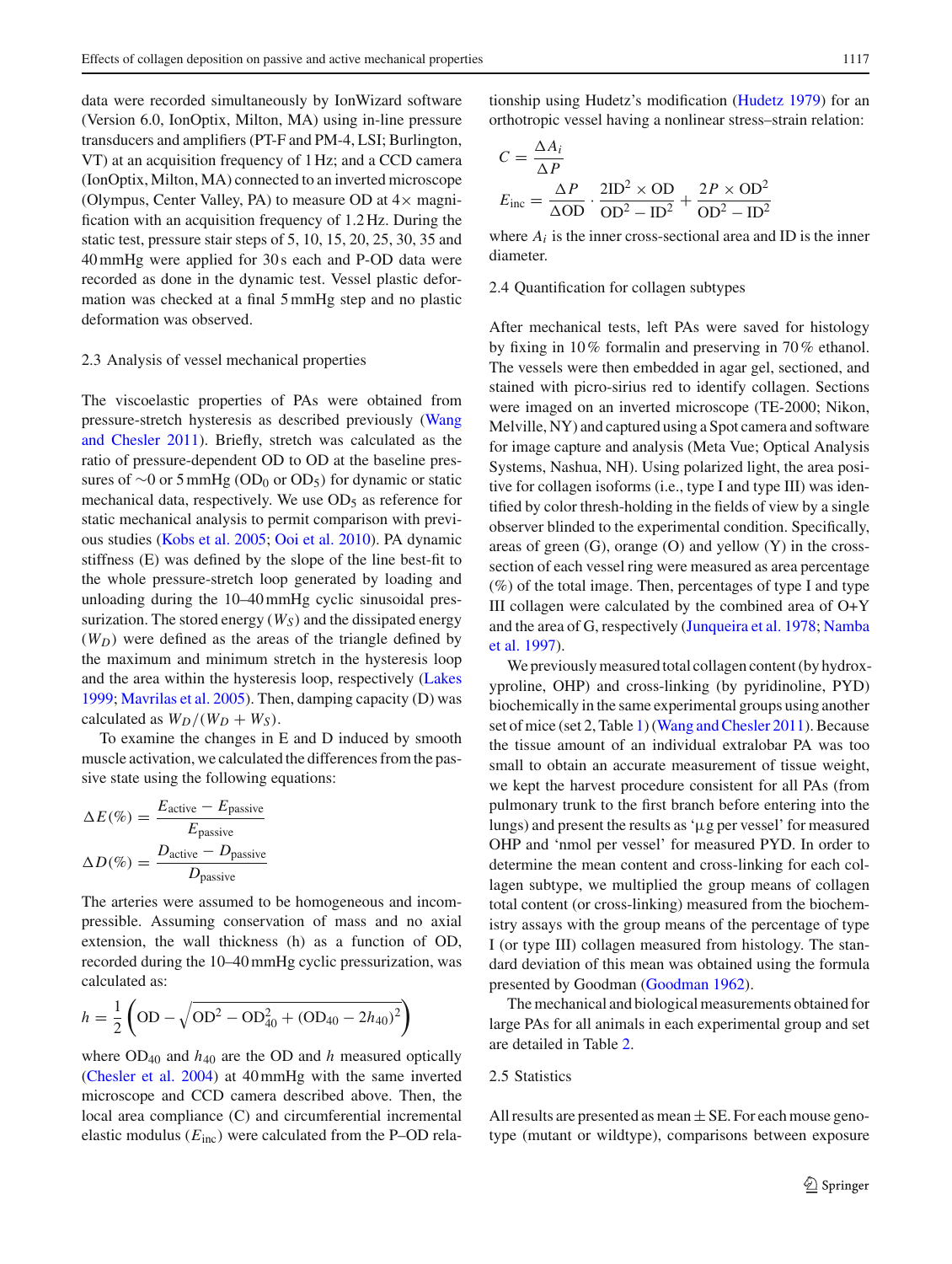<span id="page-3-0"></span>

| Set |           | Mechanical measurements |                        |                       | Histology                   | Biochemical<br>assays | Measured from<br>combined sets |
|-----|-----------|-------------------------|------------------------|-----------------------|-----------------------------|-----------------------|--------------------------------|
|     |           | Static test (passive)   | Dynamic test (passive) | Dynamic test (active) |                             |                       |                                |
| 2   | OD.<br>WT | C<br>$E_{inc}$          | E<br>D                 | E<br>D                | Type I $%$<br>Type III $\%$ | OHP<br><b>PYD</b>     | Total Type I<br>Total Type III |

**Table 2** Mechanical and biological measurements performed on large PAs for each set of animals outlined in Table [1](#page-1-0)

*OD* outer diameter, *WT* wall thickness, *C* compliance, *E*inc incremental elastic modulus, *E* dynamic stiffness, *D* damping capacity, *OHP* collagen content, *PYD* cross-linking, *Type I/III* Type I/III collagen

groups were performed by using analysis of variance (ANOVA). Tukey's Honestly Significant Difference (HSD) method was used to control the type I error for the pairwise comparisons between exposure groups. Linear mixed effects model analysis with mouse-specific random effects and an unstructured correlation structure between repeated measures were used to evaluate the pressure-stretch relationship obtained from static mechanical tests. Model assumptions were validated by utilizing residual and normal-probability plots. In order to calculate the standard errors for means of the product between the means of collagen total content (or cross-linking) measured from the biochemical assays and the group means of the percentage of type I (or type III) collagen measured from histology, the nonparametric bootstrap technique with 10,000 replicates was used [\(Efron and Tibshirani 1993\)](#page-9-15).

The nonparametric Spearman rank correlation test with a permutation analysis (permutation size  $M = 10,000$ ) was used to compute the Spearman's correlation coefficient (*rs*) and *p* values for correlations between the averages of passive stiffness (E) or damping capacity (D), and averages of total collagen cross-linking or content for both genotypes combined using SAS version 9.2. To assess linearity, a simple linear correlation coefficient  $(R^2)$  was determined for the averages of E or D, and averages of collagen cross-linking or content for both genotypes combined using Microsoft Excel.

Data analysis was conducted using the R software version 2.5.1 (R Foundation for Statistical Computing). All p-values were two-sided and  $p < 0.05$  was considered as statistically significant (\* vs. normoxia and † vs. hypoxia,  $N = 5-8$  per group).

# **3 Results**

## 3.1 Geometrical and biological changes in large PAs

With HPH, we observed a significant decrease in OD at 40 mmHg when measured in the passive state in both mouse genotypes ( $p < 0.05$ ; Table [3\)](#page-3-1). Inhibition of cross-link formation due to the BAPN treatment did not prevent the reduction in OD in wild-type mice  $(Col1a1^{+/+})$ , but did in the mutant mice (Col1a1 $R/R$ ). HPH increased PA wall thickness (h) markedly in both mouse types as expected ( $p < 0.05$ ); BAPN treatment prevented this increase, but the effect was only significant in wild-type mice. These changes in h suggest potential differences in collagen deposition between the groups, so next we examined the collagen-relevant biological changes in the large PAs.

As shown in Table [3,](#page-3-1) HPH increased collagen total content and cross-linking in PAs in both mouse types. As previously reported [\(Wang and Chesler 2011](#page-10-4)), BAPN treatment

| Genotype                                  | OD at 40 mm Hg<br>$(\mu m)$ | WT at 40 mmHg<br>$(\mu m)$ | OD at 5 mmHg<br>$(\mu m)$ | <b>OHP</b><br>$(\mu$ g/vessel) | <b>PYD</b><br>(nmol/vessel) | Type III<br>collagen $(\%)$ | Type I<br>collagen $(\%)$ |
|-------------------------------------------|-----------------------------|----------------------------|---------------------------|--------------------------------|-----------------------------|-----------------------------|---------------------------|
| $\mathrm{Colla1}^{+/+}$                   |                             |                            |                           |                                |                             |                             |                           |
| Normoxia                                  | $1189 \pm 46$               | $30 \pm 3$                 | $633 \pm 17$              | $0.9 \pm 0.1$                  | $0.17 \pm 0.02$             | $30 \pm 3$                  | $70 \pm 3$                |
| Hypoxia                                   | $970 \pm 46^*$              | $47 + 4*$                  | $583 \pm 19$              | $1.7 \pm 0.1^*$                | $0.28 \pm 0.03^*$           | $24 \pm 3$                  | $76 \pm 3$                |
| $Hypoxia + BAPN$<br>Collal <sup>R/R</sup> | $971 \pm 57*$               | $33 \pm 3^{\dagger}$       | $553 \pm 20^*$            | $1.4 \pm 0.1^*$                | $0.20 \pm 0.01^{\dagger}$   | $28 \pm 8$                  | $72\pm8$                  |
| Normoxia                                  | $1139 \pm 24$               | $30 \pm 4$                 | $582 \pm 15$              | $1.2 \pm 0.1$                  | $0.17 \pm 0.03$             | $20 \pm 2$                  | $80 \pm 2$                |
| Hypoxia                                   | $992 \pm 34$ <sup>*</sup>   | $45 \pm 3^*$               | $557 \pm 12$              | $1.8 \pm 0.1$                  | $0.25 \pm 0.03$             | $44 \pm 4*$                 | $56 \pm 4*$               |
| $Hypoxia + BAPN$                          | $1070 \pm 35$               | $38 \pm 3$                 | $573 \pm 17$              | $2.6 \pm 0.2^{* \dagger}$      | $0.22 \pm 0.02$             | $35 \pm 5^*$                | $65 \pm 5^*$              |
|                                           |                             |                            |                           |                                |                             |                             |                           |

<span id="page-3-1"></span>**Table 3** Morphological (*OD* outer diameter, *WT* wall thickness) and biological (*OHP* collagen content and *PYD* cross-linking , percentage of type I and III collagen) parameters measured for large PAs

Means  $\pm$  SE are shown.  $p < 0.05$ , \* versus normoxia,  $\dagger$  versus hypoxia.  $N = 5$ –8 per group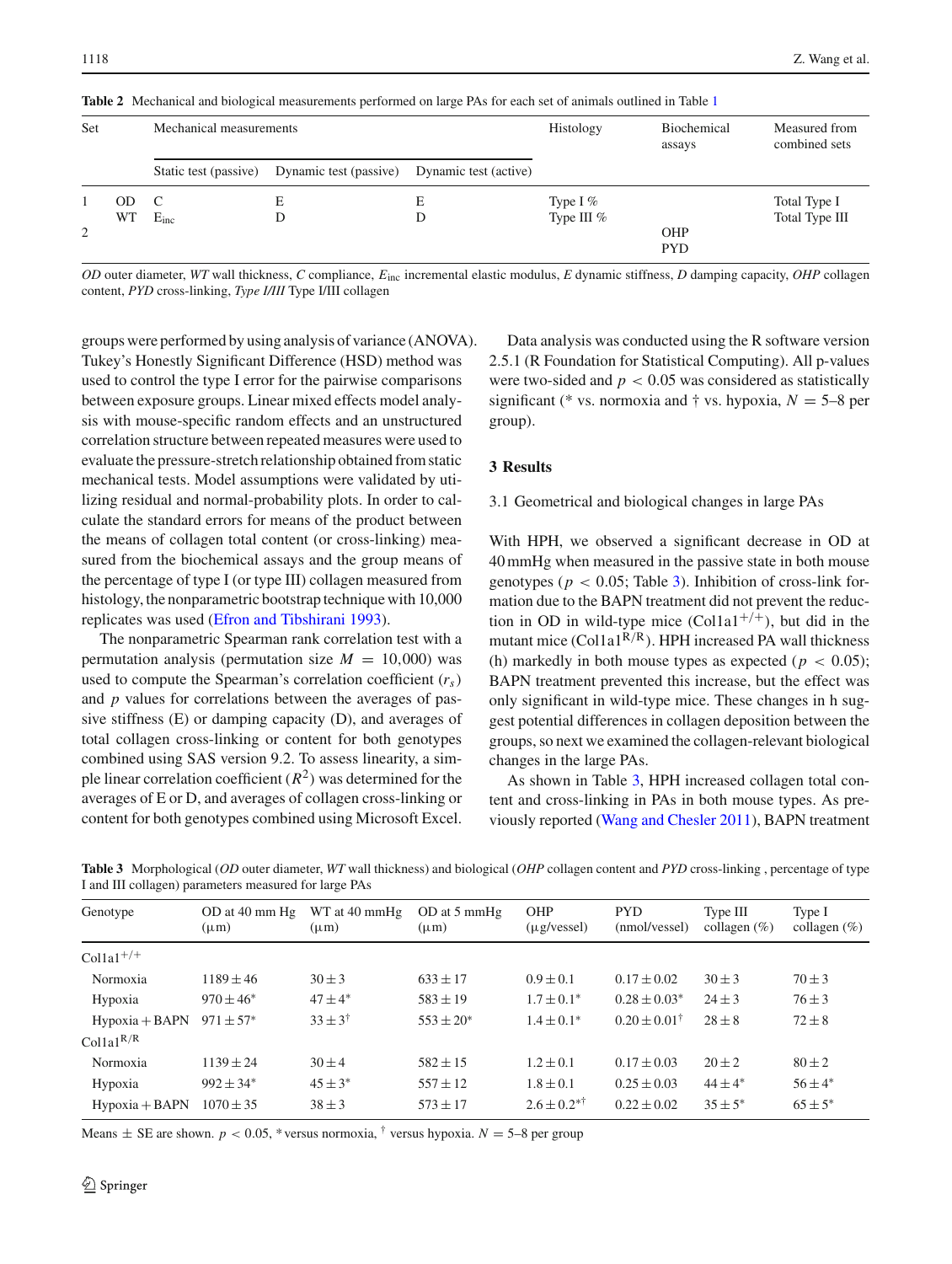prevented the increases in cross-linking in both mouse types, but it had different effects on accumulation; whereas the collagen total content slightly decreased in wild-type mice, it further increased with BAPN treatment in the mutant mice compared to the hypoxia-alone group.

To examine the contributions of individual collagen isoforms in the total collagen accumulation, we quantified the percentages of subtype collagen (Table [3\)](#page-3-1) and found there were no changes in type I and type III collagen percentages in the wild-type mice during HPH or with BAPN treatment. But, interestingly, in the Col1a1<sup>R/R</sup> mice, hypoxia alone caused an increase in type III collagen percentage  $(20 \pm 2\%$  in normoxia vs.  $44 \pm 4\%$  in HPH,  $p < 0.05$ ) and a decrease in type I collagen percentage (80  $\pm$  2 % in normoxia vs. 56  $\pm$  4 % in HPH,  $p < 0.05$ ). These changes were not affected by BAPN treatment ( $p < 0.05$ ).

# 3.2 Differential changes in content and cross-linking of type I and III collagen isoforms

In addition to the relative amount of collagen type I and III (Table [3\)](#page-3-1), we calculated the absolute amount of the content and cross-linking in these collagen isoforms (Fig. [1\)](#page-4-0). We found very different contributions of type I and III collagen to PA total collagen change during HPH between the mouse types: in Col1a1<sup>+/+</sup> mice, type I but not type III collagen content and cross-linking were significantly elevated after hypoxia; in contrast, in Col1a1<sup>R/R</sup> mice, type III but not

type I collagen significantly increased during hypoxia and formed cross-links.

BAPN had very different effects on PA collagen deposition between the mouse types: in Col1a1<sup>+/+</sup> mice, BAPN prevented the increases in type I collagen content and crosslinking ( $p < 0.05$ ), and there were no significant changes in type III collagen. In contrast, in Col1a1<sup>R/R</sup> mice, there were no changes in type I collagen cross-linking with hypoxia alone or combined BAPN treatment despite an increase in total content with BAPN treatment ( $p < 0.05$ , Fig. [1a](#page-4-0)); type III collagen total amount and cross-linking both increased significantly after hypoxia and BAPN had minimal effects on these increases ( $p < 0.05$ , Fig. [1b](#page-4-0), d).

# 3.3 Static mechanical tests suggest passive mechanical properties are dependent on collagen cross-linking in large PAs

To study how deposition of collagen affects PA mechanical properties, we first examined passive mechanical properties in static pressurization conditions. The overall stiffness of the arteries was measured from pressure-stretch (Fig. [2\)](#page-5-0) and stretch-compliance (Fig. [3\)](#page-5-1) relationships. We found in both mouse types that hypoxia increased PA stiffness and BAPN treatment limited this increase. We further examined the material stiffness by calculating incremental elastic modulus (*E*inc, Fig. [4\)](#page-5-2). Again in both mouse types, hypoxia led to an increase in *E*inc and BAPN treatment partially prevented

<span id="page-4-0"></span>**Fig. 1** Type I and type III collagen content and cross-linking in large PAs.  $p < 0.05$ , \* versus normoxia, versus hypoxia

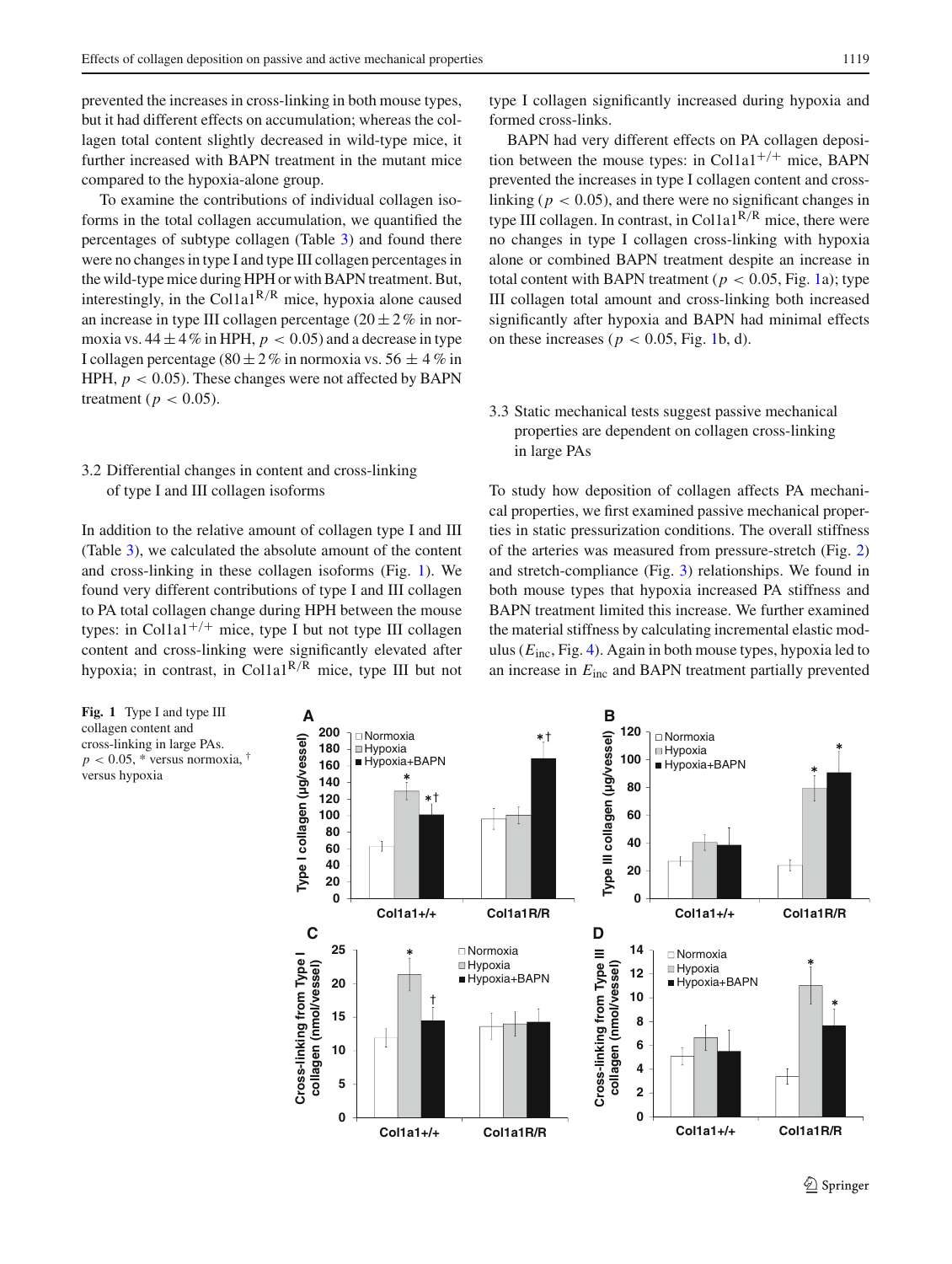<span id="page-5-1"></span><span id="page-5-0"></span>

<span id="page-5-2"></span>the increase. Therefore, the changes in PA passive stiffness are due in part to changes in collagen cross-linking.

# 3.4 Dynamic mechanical tests suggest passive viscoelastic properties are dependent on collagen cross-linking in large PAs

Because blood vessels are constantly under pulsatile blood flow and known to be viscoelastic, the dynamic mechanical properties are more physiologically relevant than the static mechanical properties. Thus next we examined the passive viscoelastic properties of PAs using dynamic mechanical tests (Fig. [5a](#page-6-0), b). We observed similar trends of changes between Col1a1<sup>+/+</sup> and Col1a1<sup>R/R</sup> mice: hypoxia tended to increase E ( $p = 0.1$  for Col1a1<sup>+/+</sup> and  $p < 0.05$  for Col1a1<sup>R/R</sup>) and D ( $p = 0.2$  for Col1a1<sup>+/+</sup> and  $p = 0.06$  for Col1a1 $R/R$ ), and BAPN treatment prevented these increases. Such preventive effect of BAPN on mechanical property changes due to HPH was similar to that observed from static mechanical tests.

In addition, strong, positive mechanobiological correlations were found between the collagen total cross-linking and  $E(R^2 = 0.79, r_s = 0.83, p < 0.001$ ; Fig. [5c](#page-6-0)) as well as  $D (R^2 = 0.85, r_s = 0.84, p < 0.001$ ; Fig. [5d](#page-6-0)). In contrast, there were no linear correlations between collagen total content and *E* ( $R^2 = 0.06$ ) or *D* ( $R^2 = 0.24$ ). Therefore, our data suggest changes in PA passive mechanical properties (both static and dynamic) are correlated with the changes in collagen cross-linking in both mouse genotypes.

# 3.5 Dynamic mechanical tests suggest active viscoelastic properties are not linked with measured properties of collagen in large PAs

To comprehensively characterize PA biomechanical changes due to HPH, we also examined the viscoelastic properties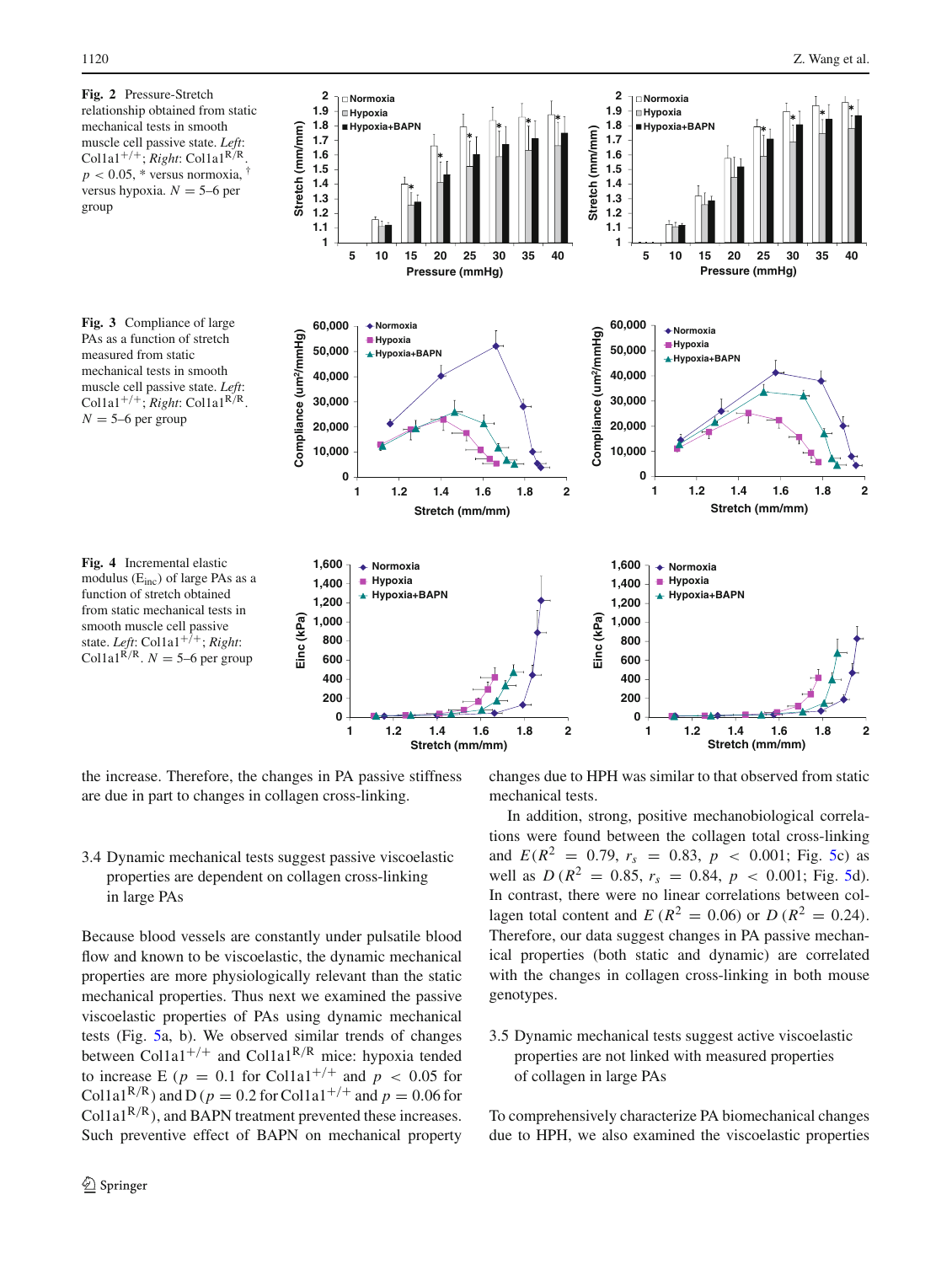<span id="page-6-0"></span>**Fig. 5** Stiffness (**a**) and damping capacity (**b**) measured in smooth muscle cell passive state from dynamic mechanical tests. (**c**, **d**) These parameters are correlated with collagen cross-linking of large PAs.  $p < 0.05$ , \* versus normoxia.  $N = 5-8$  per group



in the SMC active state after 30 min of incubation with the receptor-independent vasoconstrictor U46619. Overall, the original P–OD curves were leftward-shifted with SMC activation (not shown) in all groups, which is consistent with previous studies [\(Barra et al. 1993](#page-9-16); [Santana et al. 2005](#page-10-6); [Wagner and Humphrey 2011\)](#page-10-7). As shown in Fig. [6a](#page-7-0), b, in Col1a1<sup>+/+</sup> mice, we observed an increase in  $E (\sim 142\%$ ,  $p < 0.05$  vs. normoxia) with hypoxia and BAPN treatment did not affect the increase (∼137 %, *p* < 0.05 vs. normoxia). In Col1a1<sup>R/R</sup> mice, we only observed a mild increase in E ( $\sim$ 64 %,  $p = 0.16$  vs. normoxia) with hypoxia exposure alone. There were no changes in D between exposures in either mouse type, suggesting a negligible effect of collagen deposition on PA active damping capacity. None of the above changes were associated with collagen total content, cross-linking or subtypes.

# 3.6 Effects of SMC activation on viscoelastic properties in Col1a1<sup>+/+</sup> and Col1a1<sup>R/R</sup> strains

SMC activation induced by U46619 led to a general reduction in E compared to that in the passive state in all groups (normoxia, hypoxia and hypoxia + BAPN), in both mouse types (Fig. [6c](#page-7-0)). In Col1a1<sup>+/+</sup> mice, the reduction was less after hypoxia exposure and BAPN treatment did not affect the decreased reduction ( $p < 0.05$ ). In contrast, there were no noticeable differences in the reduction in E in Col1a1<sup>R/R</sup> mice in the normoxic, hypoxic or hypoxia+BAPN groups.

Not surprisingly, with SMC activation, we observed an increase in D compared to that in the passive state for all groups (normoxia, hypoxia and hypoxia + BAPN) and for

both mouse types (Fig. [6d](#page-7-0)). In Col1a1<sup>+/+</sup> mice, the increase was less after hypoxia exposure ( $p < 0.05$ ) and BAPN treatment partially prevented the reduced increase. In contrast, in Col1a1 $^{R/R}$  mice, there were no significant differences in *D* in the normoxic, hypoxic or hypoxia + BAPN groups.

## **4 Discussion**

In the present study, we investigated the effects of collagen deposition on passive and active viscoelastic properties as well as static mechanical properties of large PAs in response to HPH. The relevant factors such as collagen total content, cross-linking and isoforms (i.e., type I and type III) and their relationships to PA mechanical properties were examined. We found that collagen cross-linking rather than total amount was correlated with both static and dynamic passive mechanical properties. Moreover, the collagen deposition during HPH was mainly from type I collagen in wild-type (Col1a1<sup>+/+</sup>) mice; but in the mutant (Col1a1<sup>R/R</sup>) mice with type I collagen degradation resistance, collagen deposition was mainly from type III collagen. We did not find a direct linkage between the above biological factors and PA active viscoelastic properties, but different effects of BAPN treatment on wild-type and mutant PA stiffness were observed, which suggests a profound role of collagen deposition in active mechanical properties as will be discussed later.

We have successfully decoupled the changes in collagen content and cross-linking, which otherwise usually change concomitantly, by using the combination of BAPN treatment and a transgenic mouse (Col1a1) with collagen degrada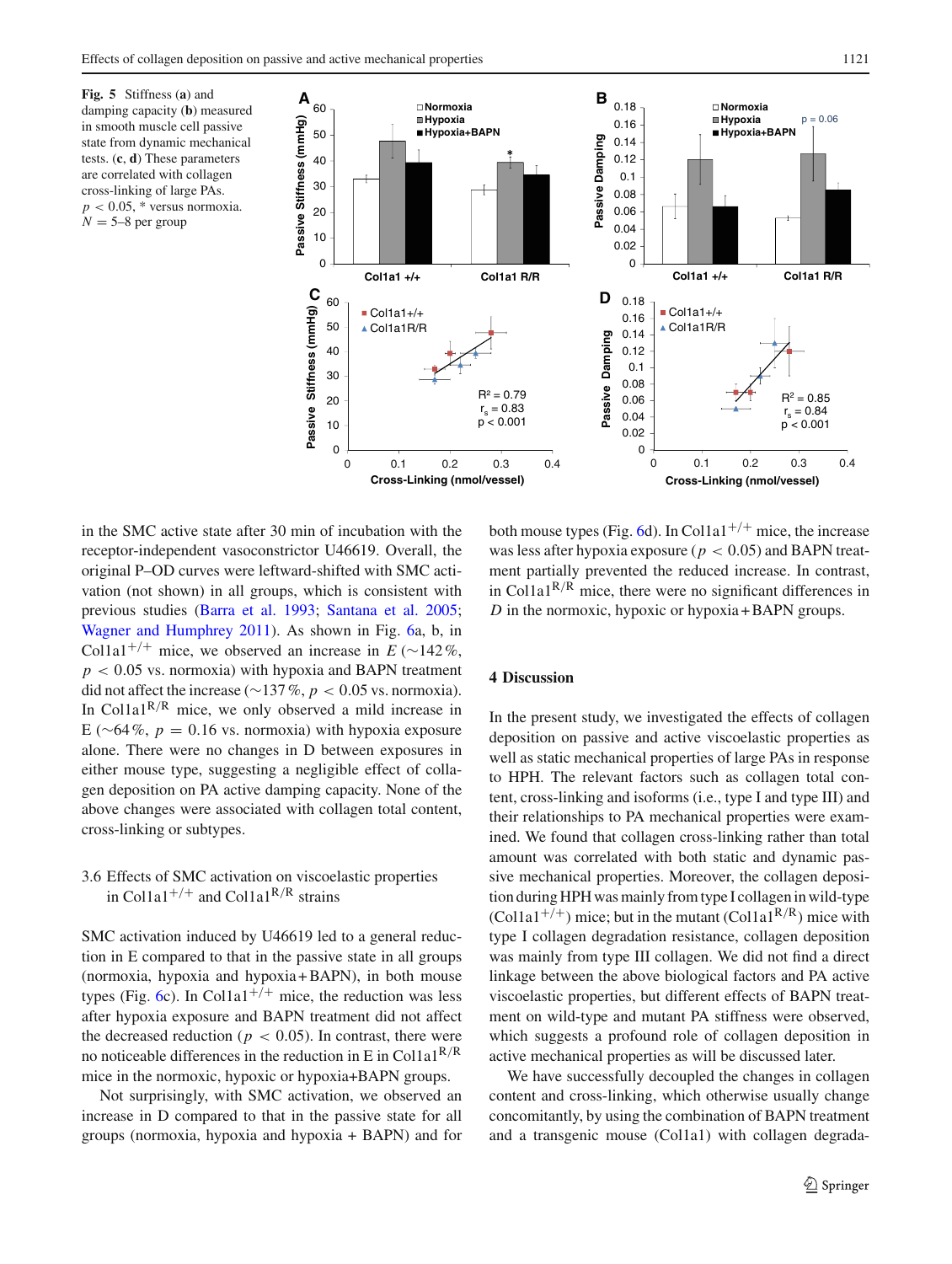<span id="page-7-0"></span>**Fig. 6** Stiffness (**a**) and damping capacity (**b**) measured in smooth muscle cell active state from dynamic mechanical tests. Changes in dynamic stiffness and damping capacity from passive to active smooth muscle cell states are shown in (**c**) and (**d**).  $p < 0.05$ , \* versus normoxia.  $N = 5-8$  per group



tion resistance in HPH [\(Wang and Chesler 2011\)](#page-10-4). With such manipulation, we were able to investigate linkages between mechanical properties and biological changes in collagen and found that passive mechanical properties (both static and dynamic) were correlated with collagen cross-linking rather than its total content. This is not surprising because it is anticipated that covalent intercellular and intracellular cross-linking formation in the collagen synthesis confers the mechanical strength to collagen-rich tissues, and numerous studies have demonstrated the contribution of crossli[nking](#page-9-17) [to](#page-9-17) [the](#page-9-17) [stiffness](#page-9-17) [of](#page-9-17) [various](#page-9-17) [types](#page-9-17) [of](#page-9-17) [tissue](#page-9-17) [\(](#page-9-17)Berry et al. [1981;](#page-9-17) [Sims et al. 1996;](#page-10-8) [Bruel et al. 1998](#page-9-18)[;](#page-9-19) Kontadakis et al. [2012;](#page-9-19) [Baker et al. 2012](#page-9-20); [Carroll et al. 2012](#page-9-21)). The correlation between damping and cross-linking found in large PAs is novel. It seems to suggest that a source of viscoelasticity may be identified in the properties of covalent bonds.

Our dynamic mechanical tests suggest that PA passive viscoelasticity is correlated with collagen cross-linking. We did not perform the dynamic tests in normal SMC tone, but we expect similar results because we have unpublished experimental results showing similar P–OD curves in the SMC passive and normal states. Similarly, here we did not perform active static tests because our previous studies have shown no significant differences in PA static behavior in SMC a[ctive](#page-10-9) [and](#page-10-9) [passive](#page-10-9) [states](#page-10-9) [\(Ooi et al. 2010](#page-10-3)[;](#page-10-9) Tabima and Chesler [2010](#page-10-9)). Nevertheless, some of our current findings differ f[rom](#page-10-4) [those](#page-10-4) [obtained](#page-10-4) [in](#page-10-4) [our](#page-10-4) [former](#page-10-4) [study](#page-10-4) [\(](#page-10-4)Wang and Chesler [2011](#page-10-4)): (1) we previously found correlations between changes in collagen total content and PA viscoelasticity; (2) in the Col1a1R/<sup>R</sup> mice, we previously observed a decrease in D with HPH or BAPN treatment. We attribute these discrepancies to the larger pressure testing range used in the current study: 10–40 mmHg (vs. 10–25 mmHg in the previous work). As the pressure load increases, more collagen fibers will be recruited and the existing cross-linking may be more incorporated into the mechanical load-bearing function. A pressure range of 10–25 mmHg corresponds to the stretch range of 1–1.5, which includes the recruitment of collagen fibers and thus allows us to study the effect of collagen on PA passive mechanical properties [\(Wang and Chesler 2011](#page-10-4)). The pressure required for 100 % recruitment of collagen fibers in aorta is 180 mmHg [\(Armentano et al. 1991](#page-9-22)), but there is no such result for PAs. Thus, we do not know how many or to what extent collagen fibers were recruited in these stretch ranges. Moreover, it is not clear in the literature at what degree of stretching and/or to what extent collagen cross-links function in providing tissue mechanical strength. Our current data suggest cross-linking may be more critical when the pressure is higher than normal. Because the pressure range in th[is](#page-10-3) [study](#page-10-3) [better](#page-10-3) [mimics](#page-10-3) [the](#page-10-3) [in](#page-10-3) [vivo](#page-10-3) [situation](#page-10-3) [in](#page-10-3) [HPH](#page-10-3) [\(](#page-10-3)Ooi et al. [2010](#page-10-3)), we conclude that collagen cross-linking is more critical to PA mechanical properties in the disease state. However, the mechanism by which cross-linking participates in the mechanical loading remains to be elucidated.

More interestingly, by examining the individual contributions of collagen subtypes in the PAs, we found that type I collagen is more responsible for the collagen accumulation in non-mutant mice and thus PA mechanical changes. This finding is novel because type I and type III collagen are major constituents of arterial collagen, but little is known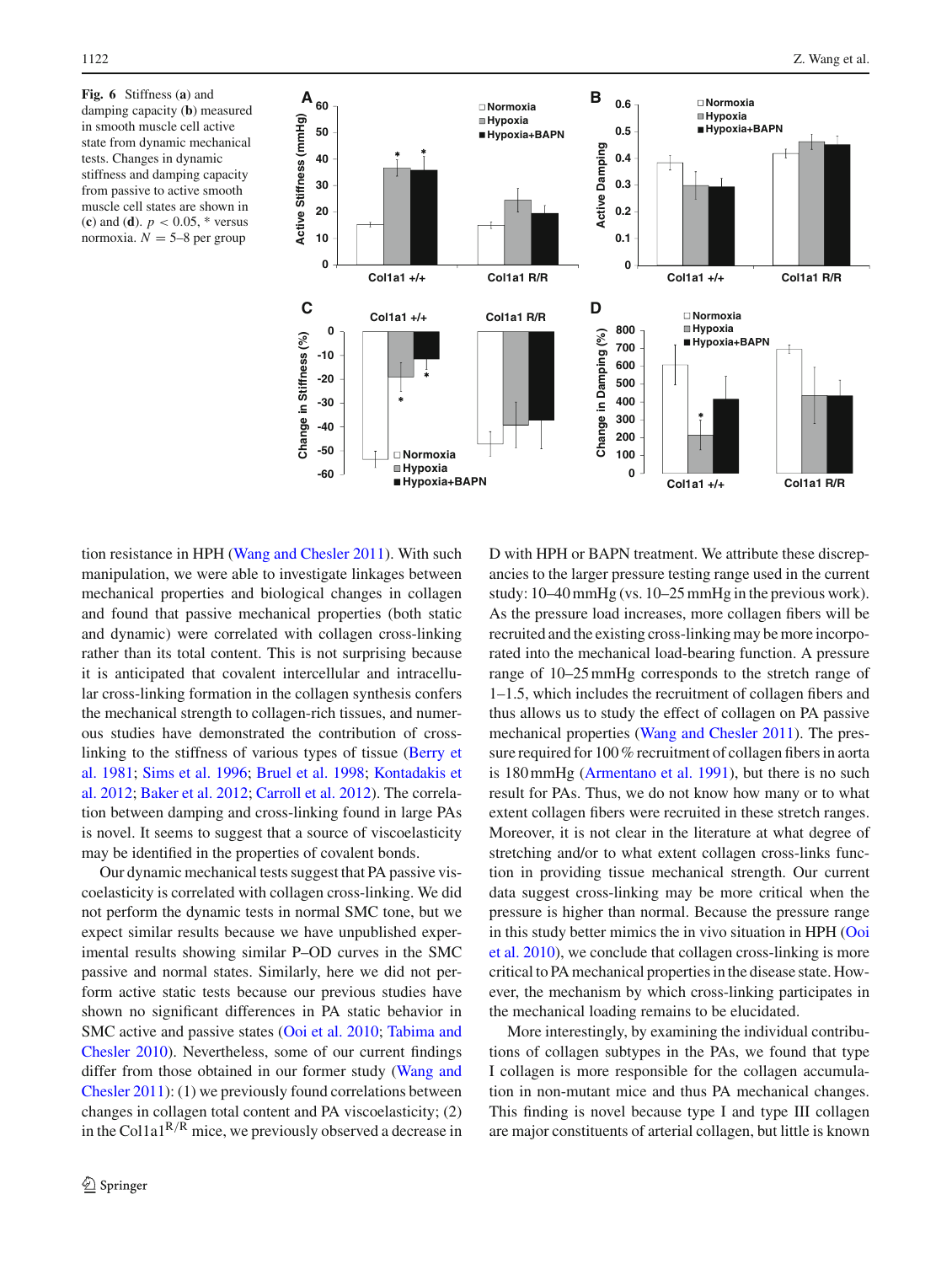about individual changes of these isoforms in the remodeling process in response to HPH. In an early study of HPH in rats, the mRNA level of  $prox1(I)$  collagen in extralobar PAs was foun[d](#page-10-1) [to](#page-10-1) [peak](#page-10-1) [at](#page-10-1) [3](#page-10-1) [days](#page-10-1) [after](#page-10-1) [the](#page-10-1) [onset](#page-10-1) [of](#page-10-1) [hypoxia](#page-10-1) [\(](#page-10-1)Poiani et al. [1990b](#page-10-1)), suggesting an increase in type I collagen during HPH development; but the type III collagen mRNA was not examined. The ratio of type I to III collagen was quite consistent (2.3:1) between exposures (normoxia, hypoxia or hypoxia+BAPN) in Col1a1<sup>+/+</sup> mice, which agrees with our pre[vious](#page-9-23) [observation](#page-9-23) [in](#page-9-23) [mouse](#page-9-23) [main](#page-9-23) [PAs](#page-9-23) [\(](#page-9-23)Estrada and Ches[ler](#page-9-24) [2009\)](#page-9-23) [and](#page-9-24) [other](#page-9-24) [reports](#page-9-24) [on](#page-9-24) [systemic](#page-9-24) [arteries](#page-9-24) [\(](#page-9-24)Halme et al. [1986;](#page-9-24) [Leushner and Haust 1986](#page-9-25); [Miller et al. 1991](#page-9-26)). Because of the smaller percentage of type III collagen in PAs, the changes in collagen content and cross-linking with HPH only reached statistical significance for type I collagen in these mice (Fig. [1\)](#page-4-0). In contrast, in Col1a1<sup>R/R</sup> mice, the ratio of type I to III collagen had a higher baseline (4:1 for normoxia group) compared to the wild-type mice, which is first reported in the present study. Also, the ratio decreased with hypoxia (1.27:1) and BAPN treatment (1.86:1), suggesting an impaired type I collagen accumulation with HPH in the mutant mice. The reduced percentage of type I collagen is likely a direct result of the mutation since matrix degradation can affect the synthesis rate of new fibers. In contrast, type III collagen content and cross-linking increases were pronounced with hypoxia and BAPN treatment in these mice. Therefore, type III collagen seemed to serve as a 'back-up' or 'reserve' for the PA total collagen during remodeling in the mutant mice. Such a compensatory mechanism for arterial remodeling is first reported in this study and warrants further investigation.

SMC activation led to an overall decrease in E and an increase in D compared to the passive state (Fig. [6c](#page-7-0), d) as expected based on the prior literature [\(Boutouyrie et al.](#page-9-27) [1998;](#page-9-27) [Armentano et al. 2007\)](#page-9-28). The active viscoelastic properties were not correlated with collagen deposition. However, the differences between treatments (normoxia, hypoxia and hypxia + BAPN) and between mouse types suggest collagen deposition may affect SMC function and whole arterial active viscoelasticity. For example, BAPN treatment had different effects on PA active stiffness between mouse types – while the E was elevated ( $p < 0.05$ ) in Col1a1<sup>+/+</sup> mice, it was at control levels in Col1a1<sup>R/R</sup> mice. SMC function has been shown to be regulated by ECM proteins [\(Moiseeva](#page-9-29) [2001;](#page-9-29) [Stegemann et al. 2005;](#page-10-10) [Hultgardh-Nilsson and Durbeej](#page-9-30) [2007\)](#page-9-30). Thus, alterations in the SMCs themselves or SMC interactions with ECM components may be responsible for the differences.

Some limitations in the present study are worth noting. First, the dynamic mechanical tests were performed at only one testing frequency (0.01 Hz) in order to compare to our prior experimental findings [\(Kobs et al. 2005](#page-9-5); [Ooi et al. 2010](#page-10-3); [Tabima and Chesler 2010](#page-10-9); [Wang and Chesler 2011\)](#page-10-4). Future studies will investigate the frequency dependence of PA viscoelasticity. Second, the relative amounts of collagen isoforms (i.e., type I and III) in PAs in the experimental groups were measured from histology because the limited amount of tissue available was not sufficient to perform more accurate protein assays such as ELISA for type I and type III collagen. Sirius red staining has been used as a reliable tool to [differentiate](#page-10-11) [collagen](#page-10-11) [subtypes](#page-10-11) [previously](#page-10-11) [\(](#page-10-11)Whittaker et al. [1994](#page-10-11); [Rich and Whittaker 2005\)](#page-10-12). Other methods such as trichome stains would not be ideal for our collagen detection purpose, especially for thin fibers. Nevertheless, the Sirius red method has some disadvantages. For example, the birefringence of different wall constituents can equal that of the thinnest collagen fibers and complicate the analysis. The frequently crimped collagen fibers make it difficult to ensure the alignment of the fibers does not interfere with the measurement with polarized light, which often leads to underestimation of collagen [\(Rich and Whittaker 2005\)](#page-10-12). In addition, we assumed the cross-links mostly reside in individual collagen subtypes but neglected the cross-links between collagen subtypes [\(Henkel and Glanville 1982\)](#page-9-31) or in elastin or other elements of the ECM. The interactions between collagen isoforms may affect collagen biosynthesis, fiber orientation and overall mechanical properties and can be studied in the future. Fourth, the stretch was calculated using an intact diameter  $(OD<sub>0</sub>$  or  $OD<sub>5</sub>)$  as the reference, so residual stretch was not taken into account. We did not measure the residual stress or stretch [using](#page-9-33) [the](#page-9-33) [opening](#page-9-33) [angle](#page-9-33) [technique](#page-9-33) [\(Fung 1991](#page-9-32)[;](#page-9-33) Fung and Liu [1991\)](#page-9-33) because it is technically difficult for mouse PA rings. Since it has been shown that the OD of bovine large PAs at a normal diastolic pressure with 1.1 longitudinal stretch is close to the OD obtained using the opening angle technique (diameter ratio  $\sim$ 1) [\(Tian et al. 2012\)](#page-10-13), we anticipate that our use of an intact diameter as the reference state will not affect our conclusions. Finally, the hemodynamic effects of proximal PA biomechanical changes in HPH were not examined here, but this is of interest because of the prognostic value of proximal PA stiffness in PH. Indeed, understanding the impact of proximal PA stiffening on pulmonary hemodynamics and possibly RV function will assist in understanding the prognostic value of extralobar PA stiffening in PH clinically.

In summary, the present study showed PA passive mechanical properties (both static and dynamic) are related to collagen cross-linking. Large PA stiffening was limited by BAPN treatment, which may partially explain the therapeutic effect of collagen synthesis inhibition as shown in prior studies [\(Kerr et al. 1984](#page-9-34), [1987](#page-9-35); [Poiani et al. 1990a](#page-10-14)). Moreover, type I collagen turnover is critical to large PA remodeling due to HPH when collagen metabolism is not mutated and type III collagen may serve as a reserve. This novel finding may provide insights for pulmonary-cardiovascular diseases due to collagen mutations.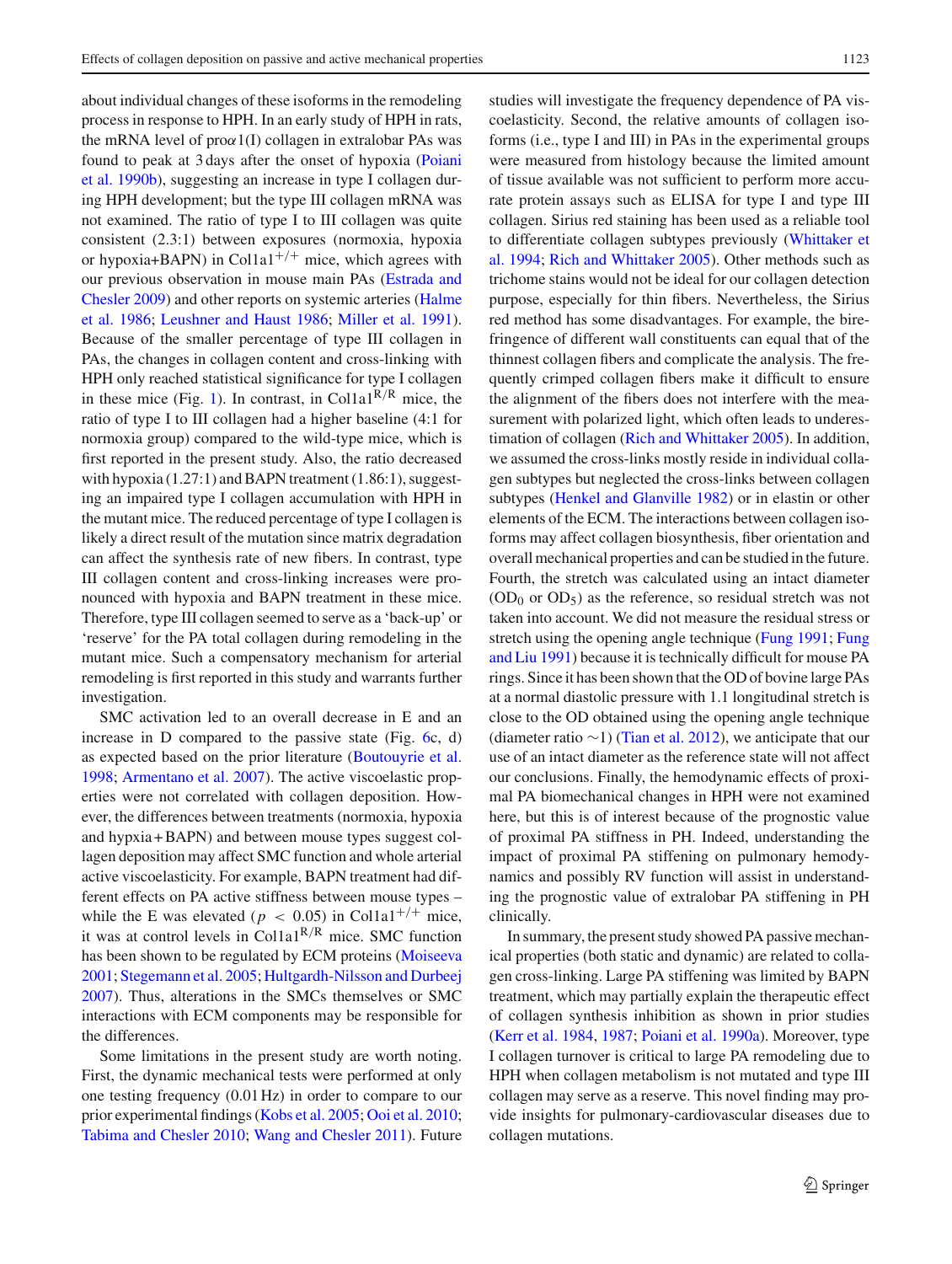**Acknowledgments** This study is supported by NIH R01 HL086939 (NCC) and AHA Midwest Affiliate Postdoctoral Fellowship 10POST 2640148 (ZW).

#### **References**

- <span id="page-9-28"></span>Armentano RL, Barra JG, Pessana FM, Craiem DO, Graf S, Santana DB, Sanchez RA (2007) Smart smooth muscle spring-dampers. Smooth muscle smart filtering helps to more efficiently protect the arterial wall. IEEE Eng Med Biol Mag 26(1):62–70
- <span id="page-9-22"></span>Armentano RL, Levenson J, Barra JG, Fischer EI, Breitbart GJ, Pichel RH, Simon A (1991) Assessment of elastin and collagen contribution to aortic elasticity in conscious dogs. Am J Physiol 260(6 Pt 2):H1870–1877
- <span id="page-9-20"></span>Baker AM, Bird D, Lang G, Cox TR, Erler JT (2012) Lysyl oxidase enzymatic function increases stiffness to drive colorectal cancer progression through FAK. Oncogene. doi[:10.1038/onc.2012.202](http://dx.doi.org/10.1038/onc.2012.202)
- <span id="page-9-0"></span>Barbera JA, Peinado VI, Santos S (2003) Pulmonary hypertension in chronic obstructive pulmonary disease. Eur Respir J 21(5):892–905
- <span id="page-9-16"></span>Barra JG, Armentano RL, Levenson J, Fischer EI, Pichel RH, Simon A (1993) Assessment of smooth muscle contribution to descending thoracic aortic elastic mechanics in conscious dogs. Circ Res 73(6):1040–1050
- <span id="page-9-17"></span>Berry CL, Greenwald SE, Menahem N (1981) Effect of betaaminopropionitrile on the static elastic properties and blood pressure of spontaneously hypertensive rats. Cardiovasc Res 15(7):373–381
- <span id="page-9-27"></span>Boutouyrie P, Boumaza S, Challande P, Lacolley P, Laurent S (1998) Smooth muscle tone and arterial wall viscosity: an in vivo/in vitro study. Hypertension 32(2):360–364
- <span id="page-9-18"></span>Bruel A, Ortoft G, Oxlund H (1998) Inhibition of cross-links in collagen is associated with reduced stiffness of the aorta in young rats. Atherosclerosis 140(1):135–145
- <span id="page-9-21"></span>Carroll CC, Whitt JA, Peterson A, Gump BS, Tedeschi J, Broderick TL (2012) Influence of acetaminophen consumption and exercise on Achilles tendon structural properties in male Wistar rats. Am J Physiol Regul Integr Comp Physiol 302(8):R990–995. doi[:10.1152/](http://dx.doi.org/10.1152/ajpregu.00659.2011) [ajpregu.00659.2011](http://dx.doi.org/10.1152/ajpregu.00659.2011)
- <span id="page-9-10"></span>Chesler NC, Thompson-Figueroa J, Millburne K (2004) Measurements of mouse pulmonary artery biomechanics. J Biomech Eng 126(2):309–314
- <span id="page-9-7"></span>Drexler ES, Bischoff JE, Slifka AJ, McCowan CN, Quinn TP, Shandas R, Ivy DD, Stenmark KR (2008) Stiffening of the extrapulmonary arteries from rats in chronic hypoxic pulmonary hypertension. J Res Natl Inst Stand Technol 113(4):239–249
- <span id="page-9-15"></span>Efron B, Tibshirani R (1993) An introduction to the Bootstrap. Chapman & Hall/CRC, Boca Raton
- <span id="page-9-23"></span>Estrada KD, Chesler NC (2009) Collagen-related gene and protein expression changes in the lung in response to chronic hypoxia. Biomech Model Mechanobiol 8(4):263–272. doi[:10.1007/s10237-008-](http://dx.doi.org/10.1007/s10237-008-0133-2) [0133-2](http://dx.doi.org/10.1007/s10237-008-0133-2)
- <span id="page-9-1"></span>Fraser KL, Tullis DE, Sasson Z, Hyland RH, Thornley KS, Hanly PJ (1999) Pulmonary hypertension and cardiac function in adult cystic fibrosis: role of hypoxemia. Chest 115(5):1321–1328
- <span id="page-9-32"></span>Fung YC (1991) What are the residual stresses doing in our blood vessels? Ann Biomed Eng 19(3):237–249
- <span id="page-9-33"></span>Fung YC, Liu SQ (1991) Changes of zero-stress state of rat pulmonary arteries in hypoxic hypertension. J Appl Physiol 70(6):2455–2470
- <span id="page-9-4"></span>Gan CT, Lankhaar JW, Westerhof N, Marcus JT, Becker A, Twisk JW, Boonstra A, Postmus PE, Vonk-Noordegraaf A (2007) Noninvasively assessed pulmonary artery stiffness predicts mortality in pulmonary arterial hypertension. Chest 132(6):1906–1912. doi[:10.](http://dx.doi.org/10.1378/chest.07-1246) [1378/chest.07-1246](http://dx.doi.org/10.1378/chest.07-1246)
- <span id="page-9-14"></span>Goodman LA (1962) The variance of the product of K random variables. J Am Stat Assoc 57:54–60
- <span id="page-9-24"></span>Halme T, Peltonen J, Sims TJ, Vihersaari T, Penttinen R (1986) Collagen in human aorta. Changes in the type III/I ratio and concentration of the reducible crosslink, dehydrohydroxylysinonorleucine in ascending aorta from healthy subjects of different age and patients with annulo-aortic ectasia. Biochim Biophys Acta 881(2):222–228
- <span id="page-9-31"></span>Henkel W, Glanville RW (1982) Covalent crosslinking between molecules of type I and type III collagen. The involvement of the Nterminal, nonhelical regions of the alpha 1 (I) and alpha 1 (III) chains in the formation of intermolecular crosslinks. Eur J Biochem 122(1):205–213
- <span id="page-9-2"></span>Hiestand D, Phillips B (2008) The overlap syndrome: chronic obstructive pulmonary disease and obstructive sleep apnea. Crit Care Clin 24(3):551–563, vii. doi[:10.1016/j.ccc.2008.02.005](http://dx.doi.org/10.1016/j.ccc.2008.02.005)
- <span id="page-9-11"></span>Hudetz AG (1979) Incremental elastic modulus for orthotropic incompressible arteries. J Biomech 12(9):651–655. doi[:10.1016/0021-](http://dx.doi.org/10.1016/0021-9290(79)90015-0) [9290\(79\)90015-0](http://dx.doi.org/10.1016/0021-9290(79)90015-0)
- <span id="page-9-30"></span>Hultgardh-Nilsson A, Durbeej M (2007) Role of the extracellular matrix and its receptors in smooth muscle cell function: implications in vascular development and disease. Curr Opin Lipidol 18(5):540– 545. doi[:10.1097/MOL.0b013e3282ef77e900041433-200710000-](http://dx.doi.org/10.1097/MOL.0b013e3282ef77e900041433-200710000-00010) [00010](http://dx.doi.org/10.1097/MOL.0b013e3282ef77e900041433-200710000-00010)
- <span id="page-9-12"></span>Junqueira LC, Cossermelli W, Brentani R (1978) Differential staining of collagens type I, II and III by Sirius Red and polarization microscopy. Arch Histol Jpn 41(3):267–274
- <span id="page-9-34"></span>Kerr JS, Riley DJ, Frank MM, Trelstad RL, Frankel HM (1984) Reduction of chronic hypoxic pulmonary hypertension in the rat by betaaminopropionitrile. J Appl Physiol 57(6):1760–1766
- <span id="page-9-35"></span>Kerr JS, Ruppert CL, Tozzi CA, Neubauer JA, Frankel HM, Yu SY, Riley DJ (1987) Reduction of chronic hypoxic pulmonary hypertension in the rat by an inhibitor of collagen production. Am Rev Respir Dis 135(2):300–306
- <span id="page-9-6"></span>Kobs RW, Chesler NC (2006) The mechanobiology of pulmonary vascular remodeling in the congenital absence of eNOS. Biomech Model Mechanobiol 5(4):217–225. doi[:10.1007/s10237-006-0018-1](http://dx.doi.org/10.1007/s10237-006-0018-1)
- <span id="page-9-5"></span>Kobs RW, Muvarak NE, Eickhoff JC, Chesler NC (2005) Linked mechanical and biological aspects of remodeling in mouse pulmonary arteries with hypoxia-induced hypertension. Am J Physiol Heart Circ Physiol 288(3):H1209–1217. doi[:10.1152/ajpheart.](http://dx.doi.org/10.1152/ajpheart.01129.2003) [01129.2003](http://dx.doi.org/10.1152/ajpheart.01129.2003)
- <span id="page-9-19"></span>Kontadakis GA, Ginis H, Karyotakis N, Pennos A, Pentari I, Kymionis GD, Pallikaris IG (2012) In vitro effect of corneal collagen crosslinking on corneal hydration properties and stiffness. Graefes Arch Clin Exp Ophthalmol. doi[:10.1007/s00417-012-2082-9](http://dx.doi.org/10.1007/s00417-012-2082-9)
- <span id="page-9-8"></span>Lakes RS (1999) Viscoelastic solids. CRC Press LLC, Boca Raton
- <span id="page-9-25"></span>Leushner JR, Haust MD (1986) Interstitial collagens in fibrous atherosclerotic lesions of human aorta. Pathol Biol (Paris) 34(1):14– 18
- <span id="page-9-3"></span>Mahapatra S, Nishimura RA, Sorajja P, Cha S, McGoon MD (2006) Relationship of pulmonary arterial capacitance and mortality in idiopathic pulmonary arterial hypertension. J Am Coll Cardiol 47(4):799–803. doi[:10.1016/j.jacc.2005.09.054](http://dx.doi.org/10.1016/j.jacc.2005.09.054)
- <span id="page-9-9"></span>Mavrilas D, Sinouris EA, Vynios DH, Papageorgakopoulou N (2005) Dynamic mechanical characteristics of intact and structurally modified bovine pericardial tissues. J Biomech 38(4):761–768. doi[:10.](http://dx.doi.org/10.1016/j.jbiomech.2004.05.019) [1016/j.jbiomech.2004.05.019](http://dx.doi.org/10.1016/j.jbiomech.2004.05.019)
- <span id="page-9-26"></span>Miller EJ, Furuto DK, Narkates AJ (1991) Quantitation of type I, III, and V collagens in human tissue samples by high-performance liquid chromatography of selected cyanogen bromide peptides. Anal Biochem 196(1):54–60
- <span id="page-9-29"></span>Moiseeva EP (2001) Adhesion receptors of vascular smooth muscle cells and their functions. Cardiovasc Res 52(3):372–386
- <span id="page-9-13"></span>Namba T, Tsutsui H, Tagawa H, Takahashi M, Saito K, Kozai T, Usui M, Imanaka-Yoshida K, Imaizumi T, Takeshita A (1997) Regulation of fibrillar collagen gene expression and protein accumulation in volume-overloaded cardiac hypertrophy. Circulation 95(10):2448– 2454